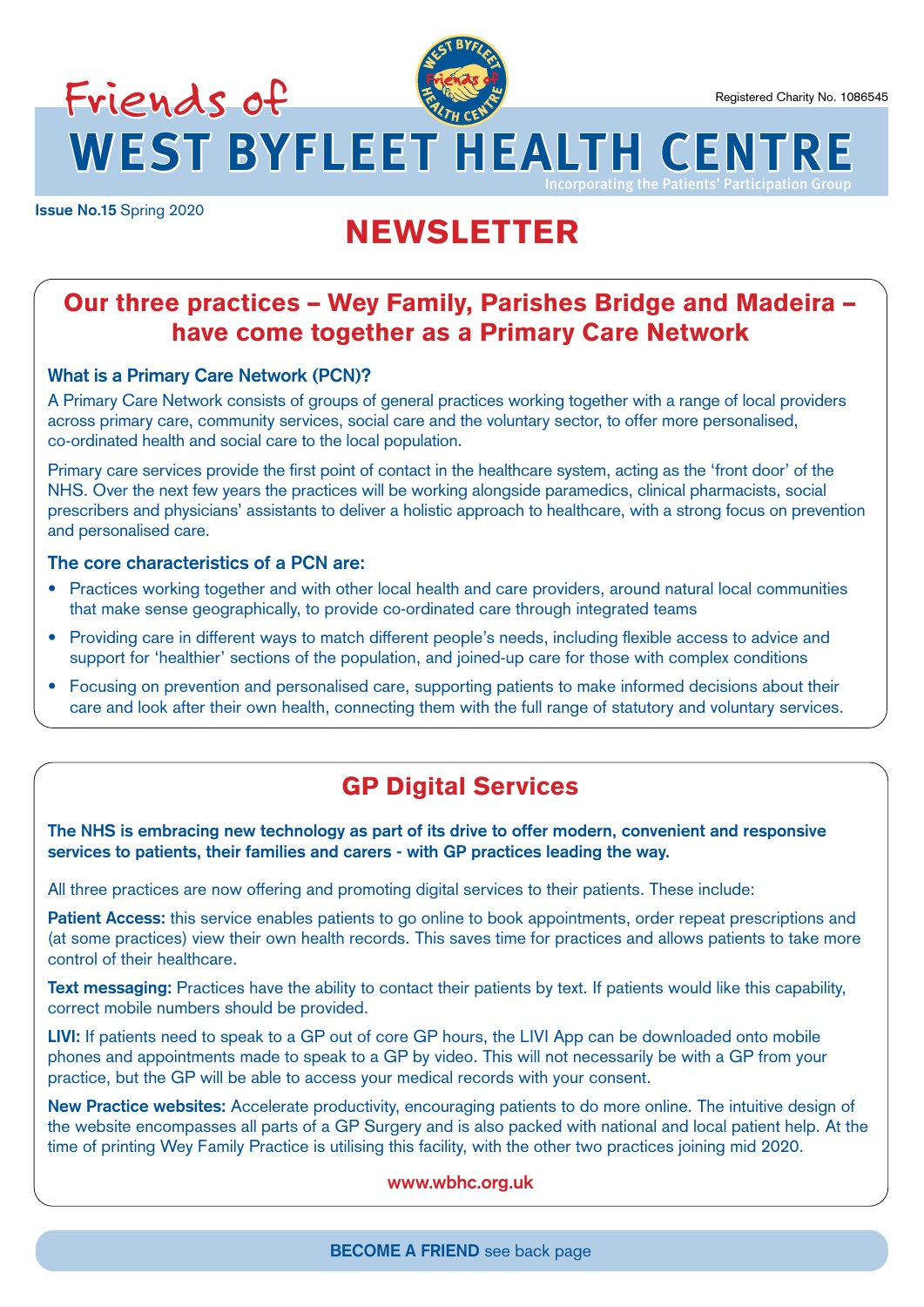# Dr Sara Coe



At the end of April **Dr Coe** will be retiring from Wey Family Practice as the Senior Partner. She joined the practice in 1993 becoming Senior Partner in 2010. In addition to steering the practice she has worked tirelessly to improve care for the patients of West Byfleet bringing exceptional care

to their doorstep. It is through her efforts that the Health Centre provides the Volunteer Desk, the Vascular Service and in particular, the Gynaecology service utilising the ultrasound equipment provided by the Friends. Dr. Natalie Jesshop will be taking over as the Community Gynaecology lead and with Drs. Najim and Quereshi, Jeanette O'Neil (ultrasonographer) and Shernaz Screwvala (pelvic physiotherapist), will continue to provide NHS menopause, contraceptive, gynaecological and urogynaecological services in-house for our patients.

# Community Clinics at the Health Centre

# **The clinics listed below are available at the Health Centre and can be accessed via referral through your GP.**

### **Abdominal Aortic Aneurysm**

 (AAA) for men over the age of 65 (see http:/www.patient.co.uk/health/abdominal-aorticaneurysm for further information). Patients can self-refer by ringing 01784 884859.

**Dermatology Clinic**

Provided by Ashford & St Peter's Hospital

#### **Echocardiology**

 Dr J De Verteuil, Dr A Pal and Dr Z Morgan provide a Heart Function Clinic every week.

#### **Gynaecology Clinic**

 A team comprising GPs, nursing staff, ultrasound and physiotherapist, who specialise in female health disorders including menstrual/PMT, menopause/HRT, polycystic ovaries, prolapse/bladder problems, fertility, uro-gynaecology continence and pelvic pain.

#### **Leg Ulcer Clinic**

Provided in the First Floor Blue Area.

#### **Doppler Clinic**

Provided in the First Floor Blue Area.

#### **Minor Surgery**

For removal of lumps and bumps.

#### **Podiatry**

 This service is via self referral to Chertsey Health Centre. Tel: 01932 570607 & 0330 7260333. Clinics are held at Chertsey Health Centre.

#### **Smoking Cessation**

 By appointment. Enquire with your practice reception, where information about support groups is available.

#### **Travel Clinic**

 The Practice Nurses provide full and comprehensive travel advice and vaccination service.

#### **Ultrasound Services**

Provided by Diagnostic World.

#### **Vascular Clinic**

Provided by Ashford and St Peter's Hospital.

# WHO's WHO and WHAT DO THEY DO?

# Madeira Medical Practice GPs

(including their special interests)

# **01932 340484**

**Dr Senthil Kumaran** Diabetes, Minor Surgery, Joint Injection and GP Education

**Dr Sundeep Soin** ENT, Diabetes, Joint Injection and GP Education

**Dr Louise Qureshi** Gynaecology and Family Planning

**Dr Kala Wijayasingam** Elderly Care

**Dr Mozhgan Matourianpour** Elderly Medicine

**Nurse Alison Ingram** Respiratory and Travel **Nurse** Teresa Griffiths

**Practice Manager** Beverley Langford

# Parishes Bridge Medical Practice GPs (including their special interests) **01932 336933**

- **Dr Clare Burden** Diabetes, Elderly Care
- **Dr Jane Donnelly** Prescribing Lead, Acute Medicine
- **Dr Aliya Najim** Women's Health, Family Planning, Coil Fitting, Menopause Services
- **Dr Jane McCahy** Dermatology
- **Dr Philippa Hendley** Child Health, Elderly Care
- **Dr Kiran Parmar** Acute Medicine
- **Dr Emily Ruiz** Women's Health
- **Dr Cheytna Mitra** Family Planning, Child Health
- **Dr Stuart Daly** Men's Health, Dermatology including Minor Ops
- **Dr Sneha Bolloju** Dermatology
- **Dr Anjum Mahmood** Acute Medicine, Mental Health
- **Nurse Lisa Blaine** Diabetes
- **Nurse Fang He** Respiratory, Travel
- **Practice Manager** Kim Austin

# Wey Family Medical Practice GPs (including their special interests)

## **01932 336880**

- **Dr Martin Churchill** Dermatology and Urology
- **Dr Tanvir Arain** Diabetes, Hypertension, Paediatrics and GP Education
- **Dr Vishal Patel** Minor Surgery, Cardiology and Elderly Care
- **Dr Natalie Jesshop** Women's Health and Contraception
- **Dr Kiran Parmar**
- **Dr Karen Graham**
- **Nurse Dee Young** Diabetes and Travel
- **Nurse Lisa Raeside** Respiratory and Travel
- **Practice Manager** Liz Reynolds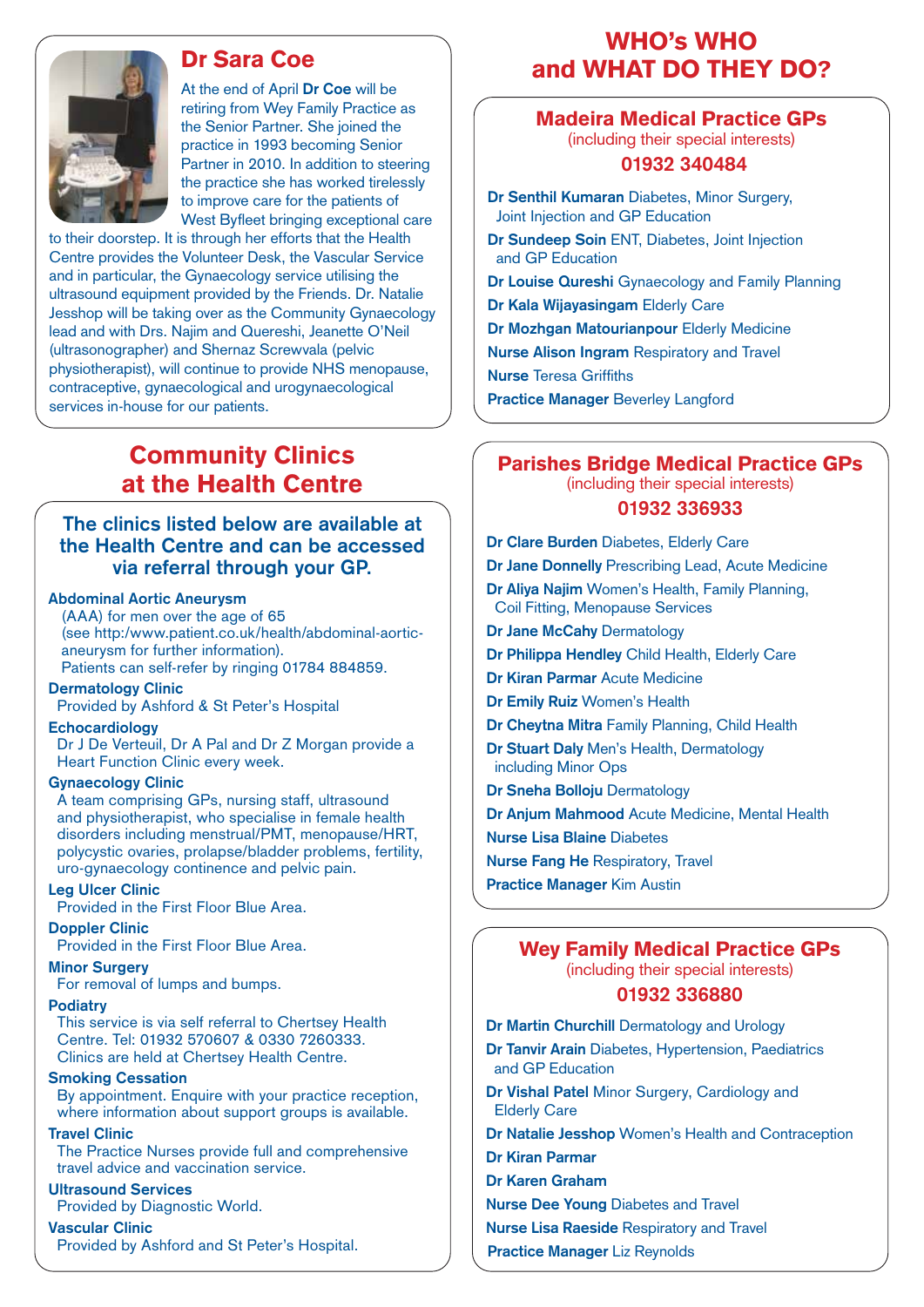# Community Help-Desk News

# **Our Community Help Desk is on the first floor in the reception area.**

It is funded by the Friends of the Health Centre at the request of the three Practices and is run Monday to Friday, a.m. and p.m. by a team of ten volunteers

# **Our purpose is to promote all the hundreds of possibilities that are available locally to make life easier and happier for everyone.**

Of course, the reason for patients attending the Health Centre is primarily to seek the advice of a doctor regarding their health, but many people need help in their everyday life too – often to combat loneliness. We are there with leaflets full of information and help to cope with whatever you would care to discuss.

**Please just come to the desk, sit down, and tell us how we can help you.**

**If you have two hours spare in the morning or the afternoon would you consider joining us as a volunteer at the Help Desk ?**

**Dominique Raymond** is the newly appointed **Social Prescribing Link Worke**r for the three Practices. Her email address is **Dominique.Raymond@woking.gov.uk** and she is based at the **Health Centre three days a week** and **two days a week** in the **Social Prescribing Office** at Woking Council. She works in conjunction with the Community Help Desk.

**Social Prescribing** aims to link people who have social, emotional or practical needs with a wealth of different services within the borough.

Through her role, Dominique helps people access support in the following areas:

1. **Remaining independent at home** 2. **Opportunities for social interaction**

- 3. **Practical help** (cooking, transport, shopping) 4. **Physical activity** 5. **Benefits and budgeting advice**
	- 6. **Housing options advice** 7. **Mental or emotional support** 8. **Support around a disability**

**Please look out for Dominique at the stand in the foyer of the Health Centre in June 2020 to promote CARERS' WEEK.**

# Chair's Report

 $\approx$ 

Dear Trustees, Supporters, Volunteers and Stakeholders of The Friends,

Thank you for your support and collaboration during an exciting and important part of the Charity's life. In the last year, we have been fortunate that a significant increase in revenue from the NitWits offset increased "operating costs" and reductions in the value and number of the regular donors which are our lifeblood. The Friends have been able to use our funds to replace the outdated Ultrasound scanner (£40,000) and to increase equipment available for diagnosis at-home as well as in the Health Centre itself.

We are very excited to be able to support investments in the new telephone system which has recently been installed but we continue to seek new sources of funding in order to be able to keep this level of investment going in the future. I hope you will consider becoming a Friend and completing the form overleaf.

I look forward to hearing from you to get your ideas, support and focus, relieving sickness within our community and supporting the Practice teams who provide such an invaluable service to us all.

**Nick Quin**, Byfleet, March 2020

Please Contact: **Nick Quin** Chair — Nickaquin@yahoo.co.uk **Jon Patient** Treasurer — Jonpatient@hotmail.com **Sheila Dickson** Vice-Chair — Sheila.dickson@ntlworld.com